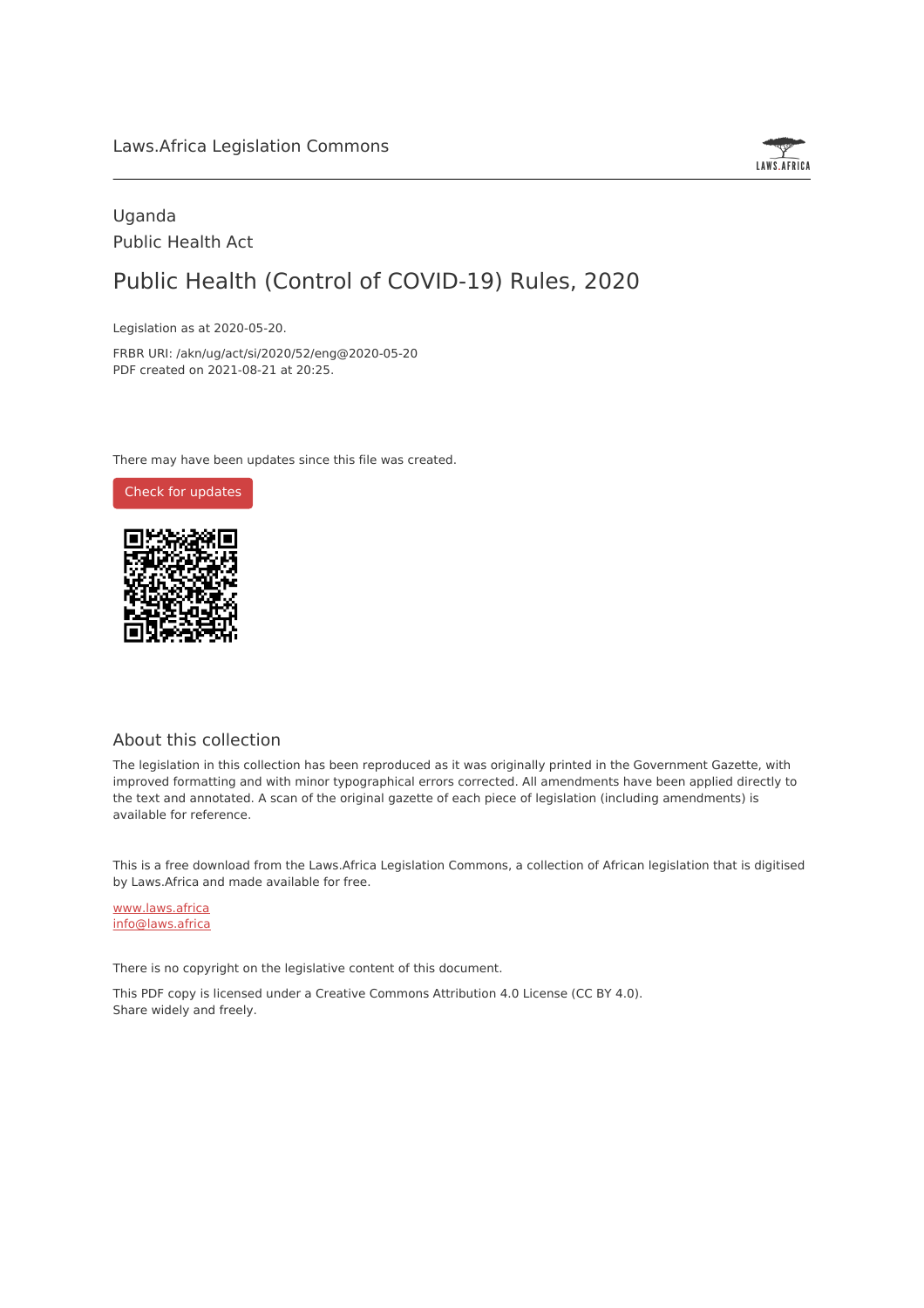## **Table of Contents**

| Public Health (Control of COVID-19) Rules, 2020                 | 3              |
|-----------------------------------------------------------------|----------------|
| Statutory Instrument 52 of 2020                                 | 3              |
| 1. Title                                                        | 3              |
| 2. Interpretation                                               | 3              |
| 3. Responsibility for notification of notifiable diseases       | 3              |
| 4. Medical officer of health and medical practitioner to notify | 4              |
| 5. Powers for the control of COVID-19                           | $\overline{4}$ |
| 6. Power of search                                              | 4              |
| 7. Power of medical officer of health to disinfect premises     | 4              |
| 8. Disposal of bodies                                           | 4              |
| 9. Control of public gatherings, meetings, etc.                 | 4              |
| 10. Spitting prohibited                                         | 5              |
| 11. Escape from isolation or quarantine                         | 5              |
| 12. Carriers of disease                                         | 5              |
| 13. Infected area                                               | 6              |
| 14. Duration of Rules                                           | 6              |
|                                                                 |                |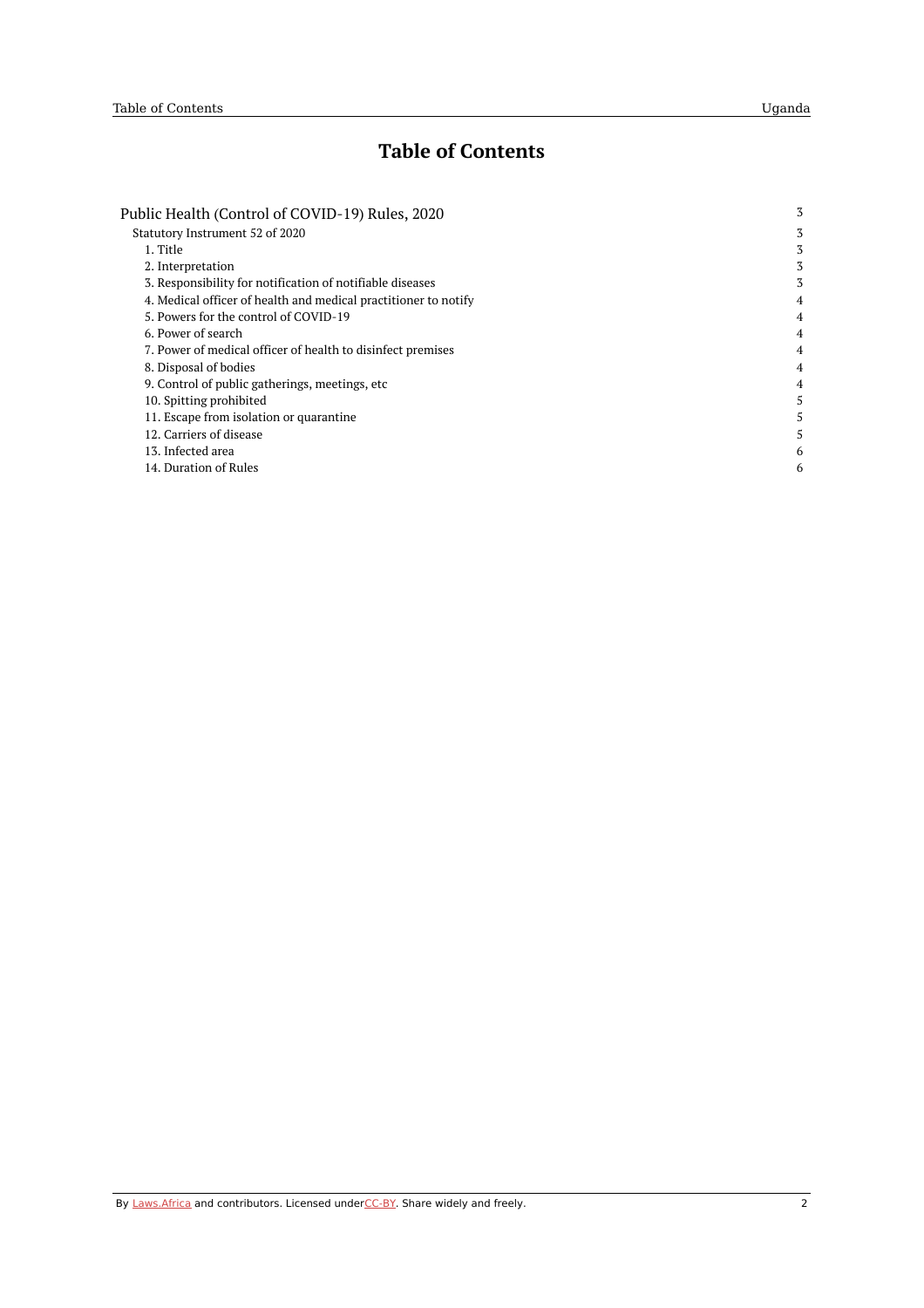### **Uganda**

## **Public Health Act**

## <span id="page-2-1"></span><span id="page-2-0"></span>**Public Health (Control of COVID-19) Rules, 2020**

## **Statutory Instrument 52 of 2020**

Published in [Government](https://commons.laws.africa/akn/ug/act/si/2020/52/media/publication/ug-act-si-2020-52-publication-document.pdf) Gazette no. 19 on 24 March 2020 **Commenced on 24 March 2020**

*[Up to date as at 30 September 2020]*

[Amended by Public Health (Control of COVID-19) [\(Amendment\)](https://africanlii.org/akn/ug/act/si/2020/57) Rules, 2020 (Statutory Instrument 57 of 2020) on 9 *April 2020]*

[Amended by Public Health (Control of COVID-19) [\(Amendment](https://africanlii.org/akn/ug/act/si/2020/63) No. 2) Rules, 2020 (Statutory Instrument 63 of 2020) *on 8 May 2020]*

[Amended by Public Health (Control of COVID-19) [\(Amendment](https://africanlii.org/akn/ug/act/si/2020/67) No. 3) Rules, 2020 (Statutory Instrument 67 of 2020) *on 20 May 2020]*

[Repealed by Public Health (Control of [COVID-19\)](https://africanlii.org/akn/ug/act/si/2020/83) Rules, 2020 (Statutory Instrument 83 of 2020) on 23 June 2020]

In exercise of powers conferred upon the Minister by sections 11 and 27 of the Public Health Act, [Cap.281](https://africanlii.org/akn/ug/act/ord/1935/13), these Rules are made this 24th day of March, 2020.

#### <span id="page-2-2"></span>**1. Title**

These Rules may be cited as the Public Health (Control of COVID-19) Rules, 2020.

#### <span id="page-2-3"></span>**2. Interpretation**

In this Order—

"**local authority**" means a local council as defined in the Local Governments Act, [Cap](https://africanlii.org/akn/ug/act/1997/5) 243;

"**medical officer**" means any registered medical practitioner in the employment of Government, but does not include a licensed medical practitioner;

"**medical officer of health**" means the Director General of Health Services or any medical officer in the employment of Government and includes any member of the Government medical subordinate staff being a registered or licensed medical practitioner or other medical practitioner appointed by the Director General of Health Services to act as such in any district;

"**medical practitioner**" means a person who is registered or licensed as such under any law in force in Uganda, governing the registration of medical practitioners.

#### <span id="page-2-4"></span>**3. Responsibility for notification of notifiable diseases**

- (1) Every owner, person in charge of, or occupier of premises, and every employer and head of a household, who becomes aware that any person who is residing on his or her premises or who is in his or her employment, is suffering from COVID-19, shall immediately notify a medical officer or a medical practitioner or take that person to a medical officer or a medical practitioner for treatment.
- (2) Any local authority who becomes aware or who has reason to suspect that any person residing in his or her area is suffering from COVID-19, shall immediately notify a medical officer or a medical practitioner or take that person to a medical officer or a medical practitioner for treatment.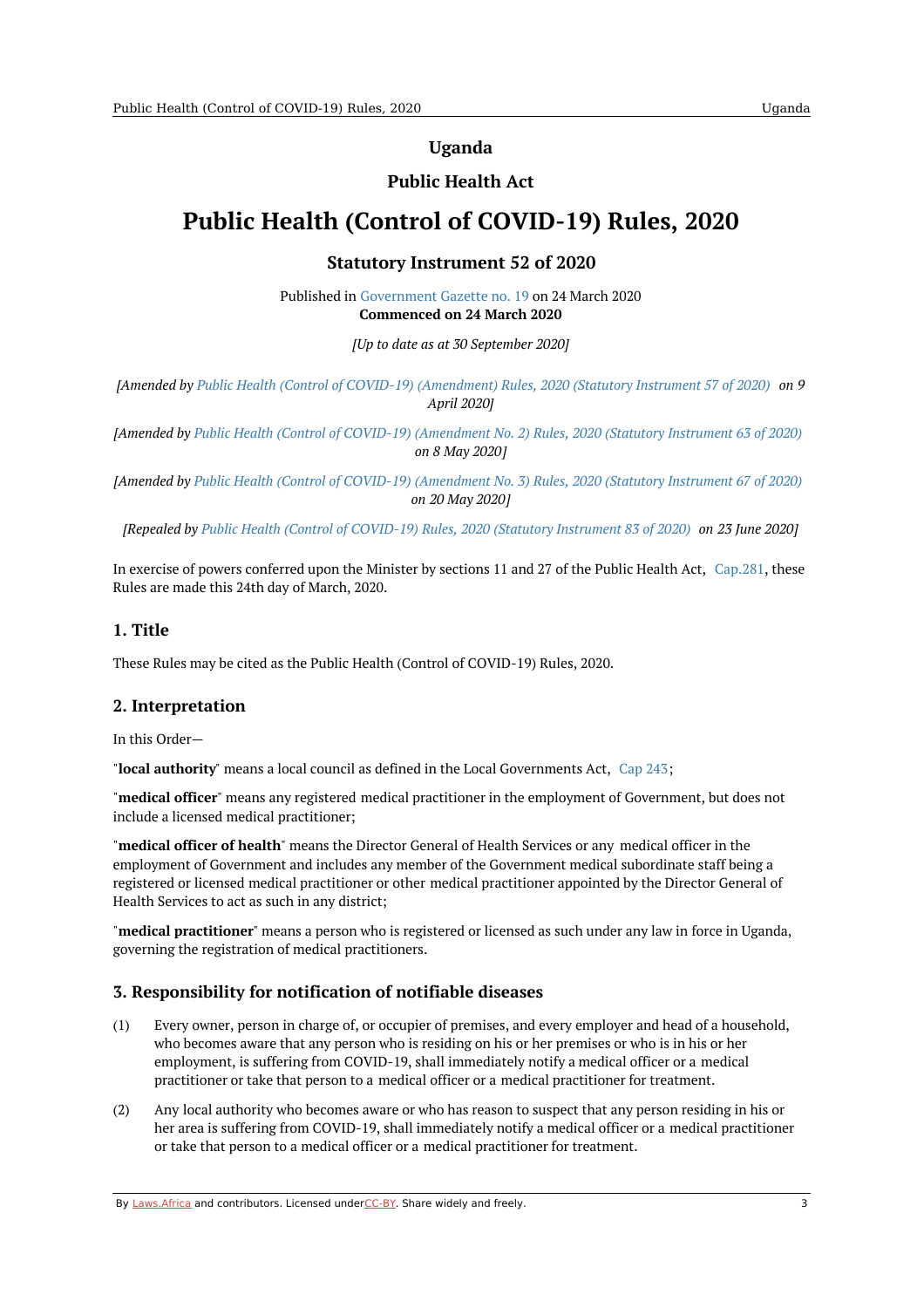## <span id="page-3-0"></span>**4. Medical officer of health and medical practitioner to notify**

- $(1)$ Every medical officer of health or medical practitioner who attends to, or who is called in to visit a patient, shall immediately, on becoming aware that the patient is suffering from COVID-19, refer the patient to the nearest regional referral hospital.
- (2) Every medical officer of health or medical practitioner who becomes aware, by post-mortem examination or otherwise, that any person has died of COVID–19, shall immediately inform the head of the household, or the occupier of the premises, or any person who has been in attendance on the deceased person, of the infectious nature of COVID–19 and of the precautions to be taken to prevent its transmission to other persons.

## <span id="page-3-1"></span>**5. Powers for the control of COVID-19**

Where any case of COVID–19 is referred to a regional referral hospital, the medical officer of health shall immediately visit and inspect the premises where that person resides and may—

- (a) order all persons who have been in contact with the person to remain on the premises where the person was at the time of infection; or
- $(h)$ cause those persons to be removed to a regional referral hospital or other suitable place provided for the reception of persons suffering from COVID-19, or for quarantine.

## <span id="page-3-2"></span>**6. Power of search**

- (1) A medical officer or any health inspector, or other person acting on the written instructions of a medical officer, may enter any premises in order to search for any case of COVID-19, or to inquire whether there is or has been on the premises, any case of COVID-19.
- (2) Where any health inspector or other person discovers any case of COVID–19, he or she shall report the discovery to a medical officer.

## <span id="page-3-3"></span>**7. Power of medical officer of health to disinfect premises**

Where a building or premises has clinical signs of contamination with COVID–19 or where a medical officer of health has information of contamination of a building or premises, the medical officer of health may decontaminate or cause the decontamination of the affected building or premises.

## <span id="page-3-4"></span>**8. Disposal of bodies**

The bodies of all persons who die from COVID–19 shall be disposed of in conformity with the directions of the medical officers of health.

## <span id="page-3-5"></span>**9. Control of public gatherings, meetings, etc**

- (1) The places and premises and the activities, events, meetings and gatherings, as the case may be, specified in this subrule shall be closed or banned, as the case may be, until the date specified—
	- (a) schools and institutions of higher learning, closed until 9th June 2020, except that the schools and institutions shall resume instruction of pupils and student, in their final year of studies, at all levels of learning, with effect from 4th June 2020;
	- (b) bars and cinema halls, closed until 9th June 2020;
	- (c) prayers in churches and mosques and open air prayers, banned until 9th June 2020;
	- (d) marriage ceremonies, wedding parties, vigils and funerals, banned until 9th June 2020, except where the people gathered are not more than 10;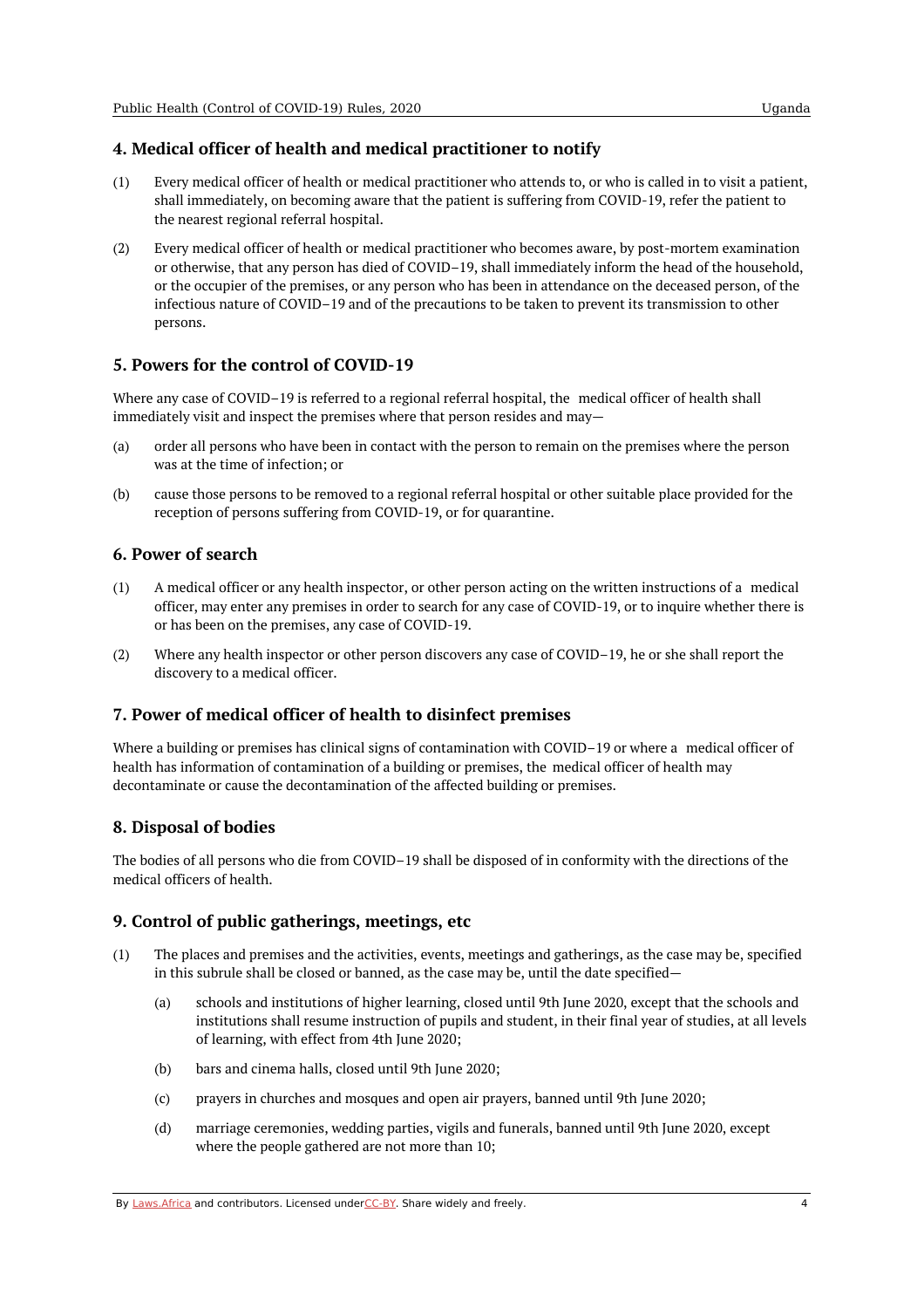- (e) public meetings including political rallies, conferences and cultural related meetings, banned until 9th June 2020;
- (f) indoor and outdoor concerts and sports events, banned until 9th June 2020;
- (g) trading in live animals at places designated for this purpose by local authorities, banned until 9th June 2020;
- (h) group exercising, including group jogging in public places, highways, roads and other public spaces, banned until 9th June 2020.

[subrule (1) [substituted](https://africanlii.org/akn/ug/act/si/2020/63) by section 2 of Statutory [Instrument](https://africanlii.org/akn/ug/act/si/2020/57) 57 of 2020, by section 2 of Statutory Instrument 63 *of 2020 and by section 2 of Statutory [Instrument](https://africanlii.org/akn/ug/act/si/2020/67) 67 of 2020]*

(2) Where a place or premises specified in subrule (1) is open contrary to the provision or where any activity, event, meeting or gathering specified in subrule (1) is held contrary to the provision, the person in charge of the place or the event, meeting or gathering, as the case may be, commits an offence, and is liable, on conviction, to imprisonment for a period not exceeding two months.

### <span id="page-4-0"></span>**10. Spitting prohibited**

No person shall spit in any public building or in any place to which the public has access.

#### <span id="page-4-1"></span>**11. Escape from isolation or quarantine**

- (1) Where a person who is confined in a place designated for isolation or for quarantine for COVID–19 escapes from that place, a medical officer shall immediately notify the police and request the police to apprehend and return the person to the designated place.
- (2) Any person who—
	- (a) aids a person who is confined in a place designated for isolation or for quarantine for COVID–19, in escaping or attempting to escape from the place; or
	- (b) conveys anything or causes anything to be conveyed into a place designated for isolation or quarantine for COVID–19 with intent to facilitate the escape of any person confined in the place,

commits an offence and is liable to imprisonment for two months.

#### <span id="page-4-2"></span>**12. Carriers of disease**

- (1) In this rule, "carrier" includes any person who, although he or she does not at the time present the clinical symptoms of COVID–19, has been proved, or is believed on reasonable grounds, to be harbouring the infection and consequently to be liable to cause the spread of COVID–19.
- (2) Any person who is believed or suspected, on reasonable grounds, by a medical officer of health to be a carrier shall provide, on request to the medical officer of health, or to any person authorised by the medical officer of health, in writing, every facility for obtaining specimens of blood, excreta, discharges or other material required for examination and investigation.
- (3) Where a medical officer of health determines that any person is believed or suspected on reasonable grounds to be a carrier and that the necessary examinations and investigations cannot be properly carried out at the house or place of residence of that person, the medical officer of health may order that person to proceed or to be removed to a hospital or other suitable place for the purpose of examination and investigation and to remain or to be detained in that place for such reasonable period as may be required for that purpose.
- (4) Every carrier shall at all times observe and give effect to all reasonable instructions given to him or her by the medical officer in regard to the disposal of his or her infectious materials and the cleansing of the articles used by the carrier, and any other precautions for preventing the spread of infection.

By [Laws.Africa](https://edit.laws.africa/widgets/pdf-attribution) and contributors. Licensed und[erCC-B](https://edit.laws.africa/widgets/pdf-cc-by)Y. Share widely and freely.